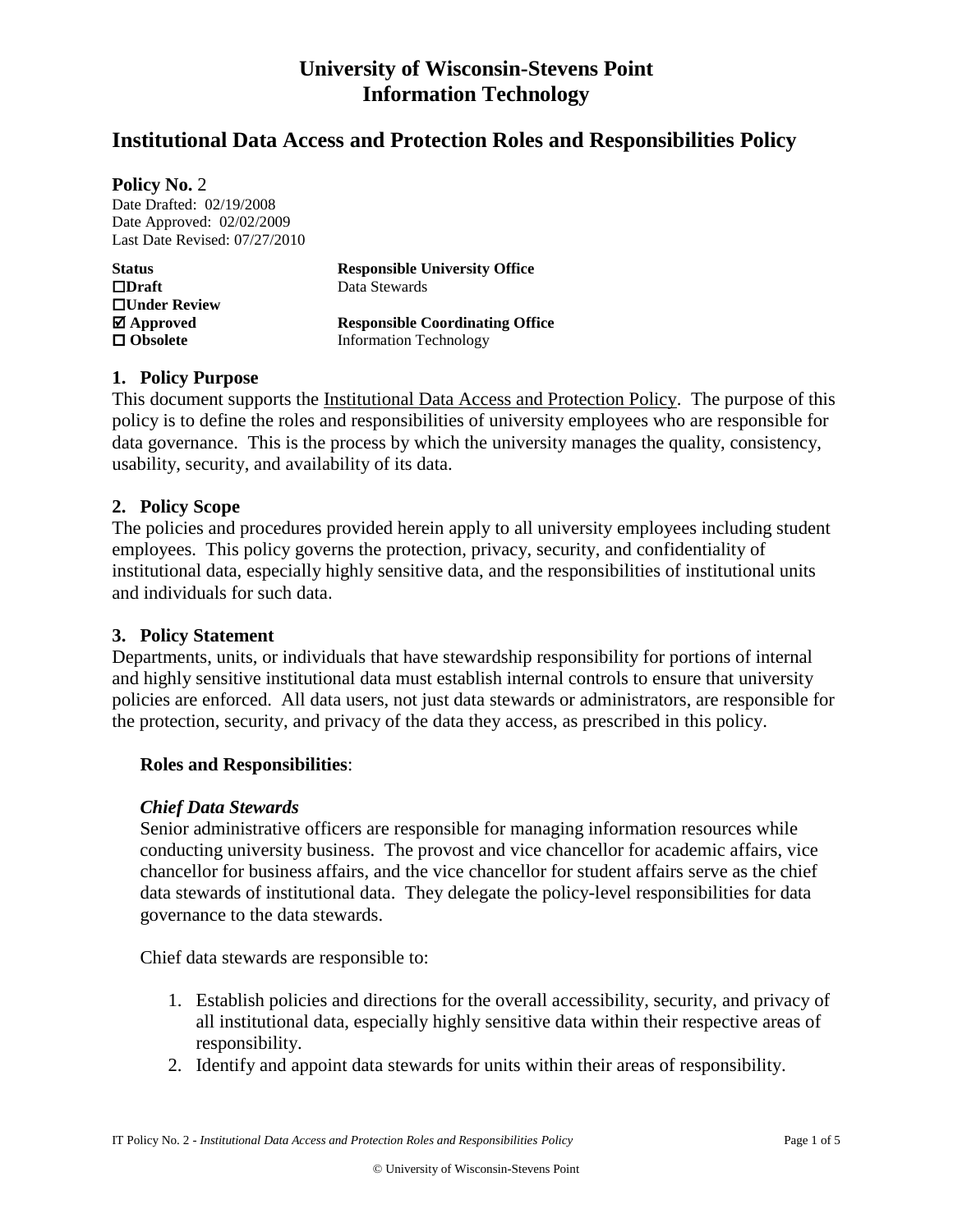## **University of Wisconsin-Stevens Point Information Technology**

### *Data Stewards*

Data stewards are individuals delegated responsibility by the chief data stewards to manage data used in their area (i.e., they are responsible for its accuracy, integrity, and implementation of policy and procedures for appropriate use and protection of the data). A list of data stewards and their data domains appear in appendix A.

Data stewards are responsible to:

- 1. determine security classification of all data managed in their areas as described in the [Institutional Data Access and Protection Policy](http://cio.uiowa.edu/policy/policy-InstitutionalDataAccess.shtml)*.*
- 2. define access roles and assign access on a need to know basis.
- 3. grant access to data based on the Institutional Data Access Request Procedure.
- 4. annually review with appropriate data administrators the current set of highly sensitive data access authorizations and, as appropriate, update authority granted to each data user.
- 5. ensure that all department/unit personnel with access to information assets are trained in relevant security and confidentiality policies and procedures.
- 6. ensure compliance with institutional data security policies and procedures.

#### *Data Administrators*

Data administrators are individuals that have operational-level responsibility for the capture, maintenance, and dissemination of a specific segment of institutional data. This includes the installation, maintenance, and operation of computer hardware, software, and database platforms. They work closely with the data stewards or their designees on implementation of institutional data policies, standards, and procedures.

Data administrators are responsible to:

- 1. define and implement processes for assigning and revoking data user access privileges and setting file protection parameters.
- 2. implement data protection and access controls conforming to the [Institutional Data](http://cio.uiowa.edu/policy/policy-InstitutionalDataAccess.shtml) [Access and Protection Policy](http://cio.uiowa.edu/policy/policy-InstitutionalDataAccess.shtml)*.*
- 3. define and implement procedures for backup and recovery of institutional data for which they are responsible.
- 4. ensure processes are in place for the detection of security violations.

#### *Data Users*

Data users are employees who have been granted permission to enter, modify, destroy, or access specific institutional data in the performance of their assigned duties is considered a data user. For the purposes of this policy, employees include permanent and limited term faculty, academic staff and classified staff, student employees, trainees, and volunteers.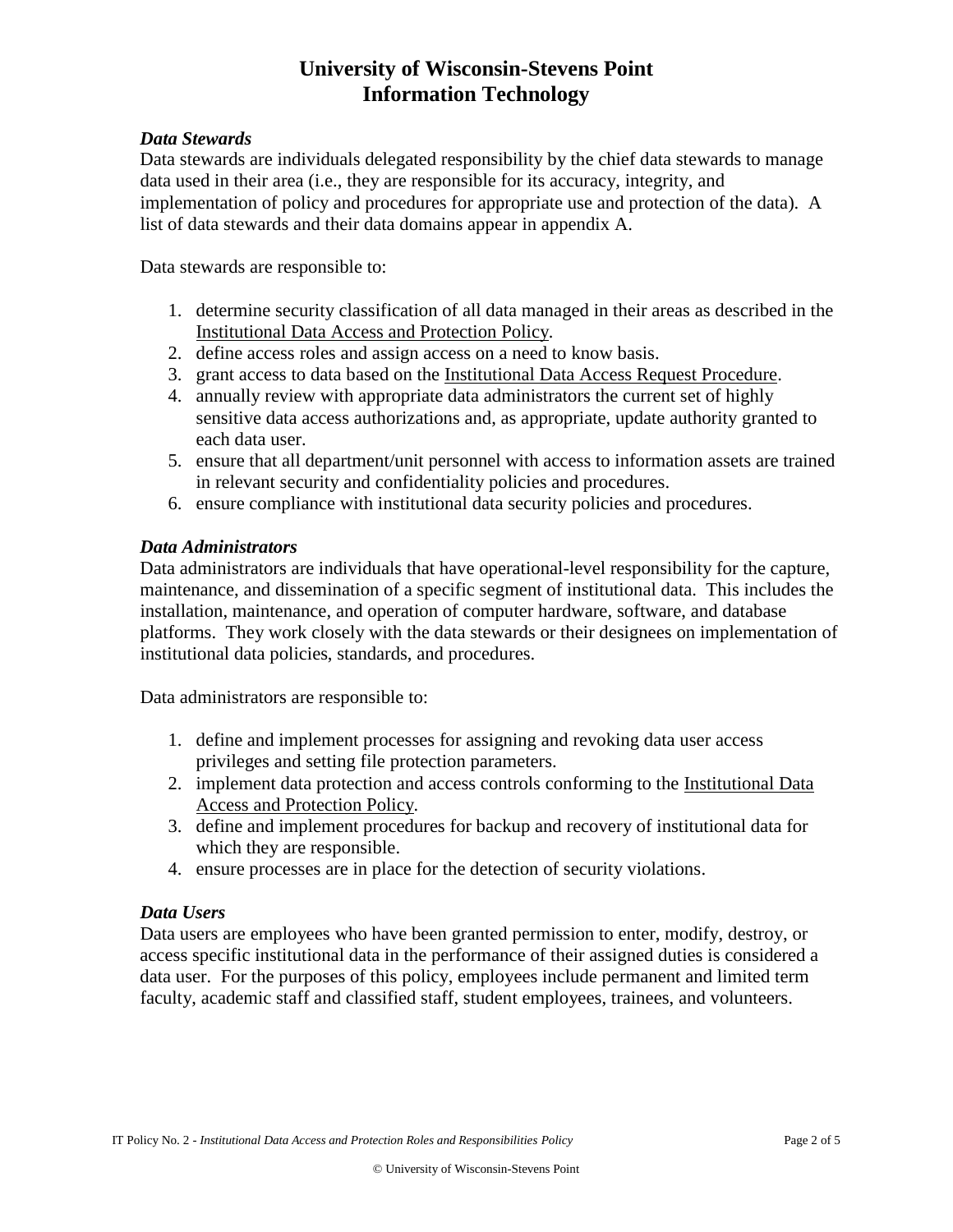## **University of Wisconsin-Stevens Point Information Technology**

Data users are responsible to:

- 1. refrain from asking for, collecting, or disseminating any High Risk data unless authorized or required by a data steward.
- 2. only use High Risk data for purposes for which they have been authorized.
- 3. seek access to High Risk data only according to the Institutional Data Access Request Procedure.
- 4. access only that data which they have a need to know to carry out job responsibilities.
- 5. alert data steward of any access privileges inappropriate to job duties.
- 6. treat any High Risk data securely by following the data handling practices defined in section 3.2 of the Institutional Data Access and Protection Policy.
- 7. never place High Risk data on personally-owned devices (cell phones, portable or desktop computers, etc.).
- 8. never place High Risk data on university-owned devices (cell phone, portable or desktop computers, etc.), unless authorized by a data steward.

Data users who are also employee supervisors are responsible for all of the above duties as well as making sure that those they supervise comply with the above responsibilities.

### *Information Technology Security Office*

This office is responsible for ensuring and directing implementation of institutional data access and protection policies and procedures.

The information technology security officer is responsible to:

- 1. coordinate the development and maintenance of information security policies and standards.
- 2. investigate security incidents and coordinate their resolution.
- 3. implement an information security awareness program.
- 4. provide consulting services for information security throughout the University.
- 5. conduct assessments of compliance to institutional data access policies. Report violations to appropriate data steward and chief information officer (CIO).

### **4. Terms and Definitions**

### **A common set of terms and definitions used in IT policies are defined in the IT Common Definitions document.**

### **5. Related Policies, References, and Attachments**

The collection of University of Wisconsin-Stevens Point - IT policies and procedures contain acceptable use, security, networking, administrative, and academic policies that have been developed to supplement and clarify University of Wisconsin-Stevens Point policy.

- IT policies and procedures are available at<http://www.uwsp.edu/it/about/policies/>
- IT Procedure Policy Development, Approval, and Implementation
- IT Reference Common Definitions
- IT Policy Institutional Data Access and Protection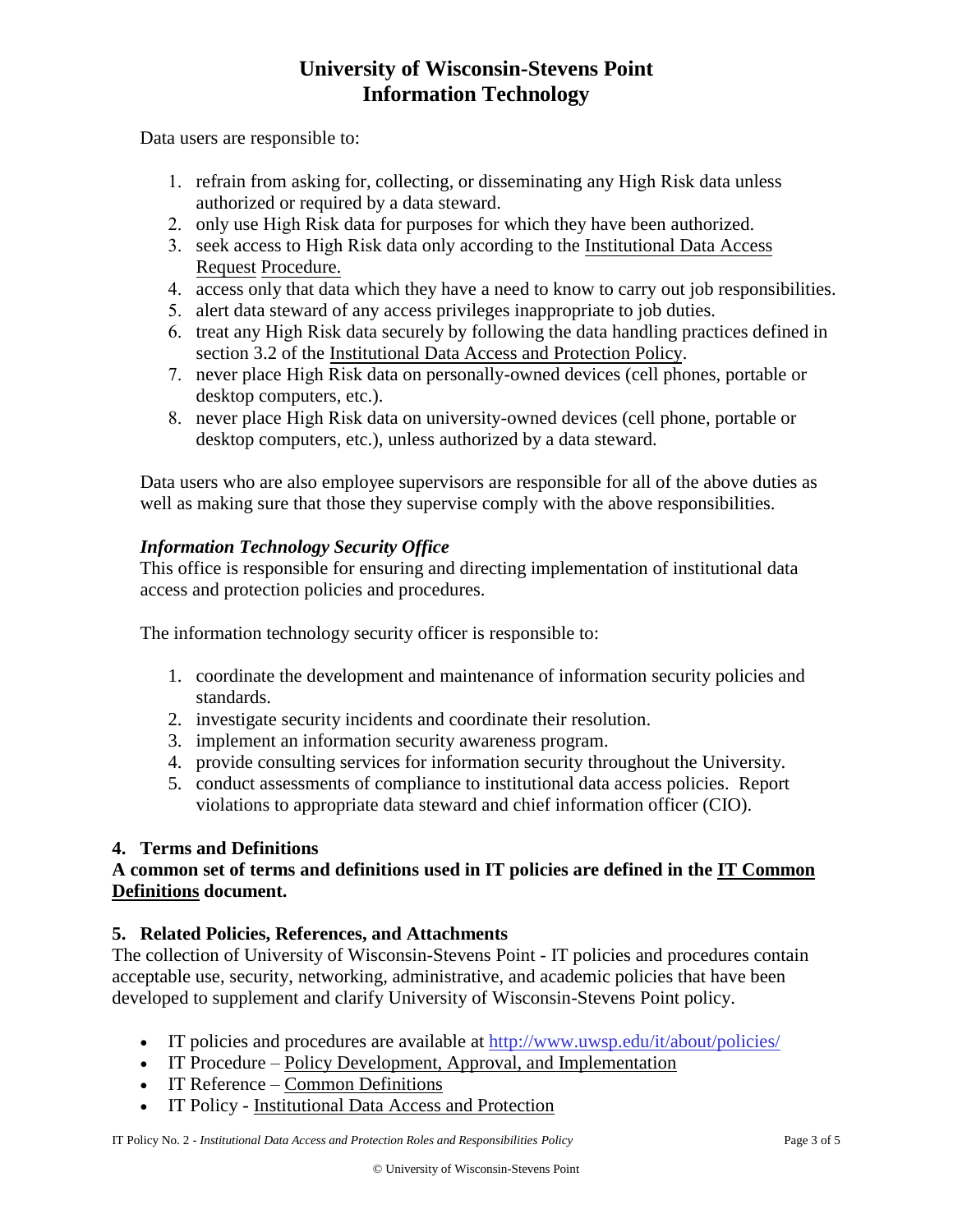## **University of Wisconsin-Stevens Point Information Technology**

• The Surplus Property Disposal Policy can be found at: [http://www.uwsp.edu//Surplus/](http://www.uwsp.edu/Surplus/)

### **Contact Information**

For questions about this other information technology policies, contact the information security office at [Information.Security.Office@uwsp.edu](mailto:Information.Security.Office@uwsp.edu) or the director of information technology/CIO.